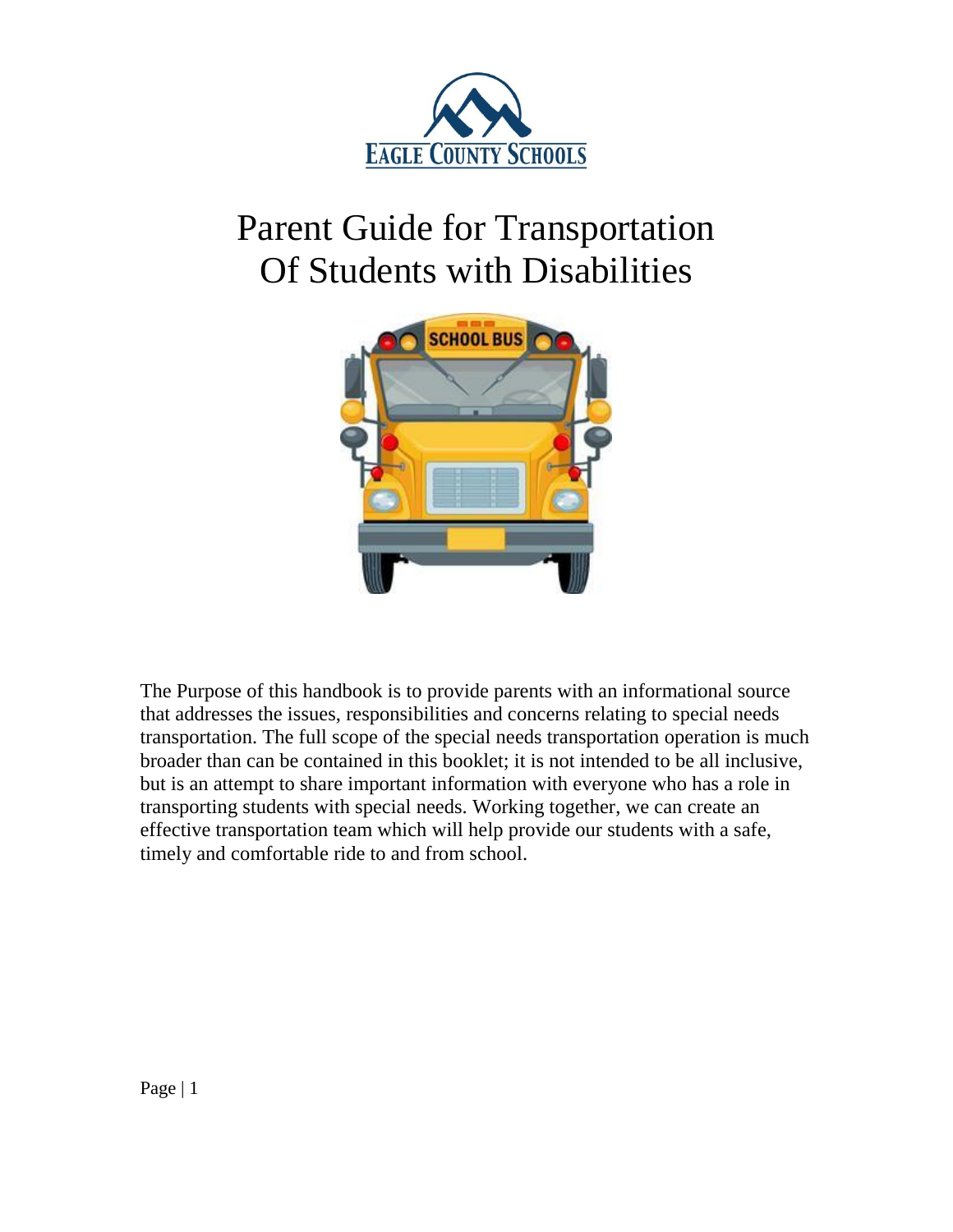### **Information For The Transportation Department**

It is extremely important for the transportation department to know as much as possible about what is required to safely transport your child. Complete and thorough information is critical to safe transportation. Our transportation department will insure that all personal information regarding students is maintained in *strict confidence* in accordance with the Family Education Rights and Privacy Act (FERPA).

In consideration of other students assigned to the bus, the driver is not permitted to change or modify a bus route.

Drivers who transport students with special needs receive additional training to assist them in performing their duties safely. The training includes information about the law, sensitivity, general awareness, confidentiality requirements, evacuation drill procedures, medical emergency procedures, equipment operations, health concerns and more.

Help us provide safe, comfortable and efficient transportation for your child by following the guidelines in this handbook. If at any time you have questions or concerns please give us a call.

Thank You from the Transportation Team!

# **SPECIAL TRANSPORTATION PROCEDURES**

First and foremost, all appropriate forms *MUST* be completed and submitted to Exceptional Student Services (ESS) as per the Colorado Department of Education, Colorado Rules for the Operation, Maintenance and Inspection of School Transportation Vehicles 4204-R-4.00, section 4.06 - *School district and service providers shall ensure that documentation outlining transportation related services and requirements, including required use of Child Safety Restraint Systems and medical and behavioral information as it relates to student transportation, is available to applicable school transportation vehicle operators and paraprofessionals prior to providing transportation services.* Therefore, the transportation department is unable to safely schedule any transportation until all proper documentation has been received and approved.

The scheduling process includes: form approval, route modification and driver notification and training. This process takes from 3 to 5 business days *after*  receipt of all proper documentation, so please plan accordingly.

Page | 2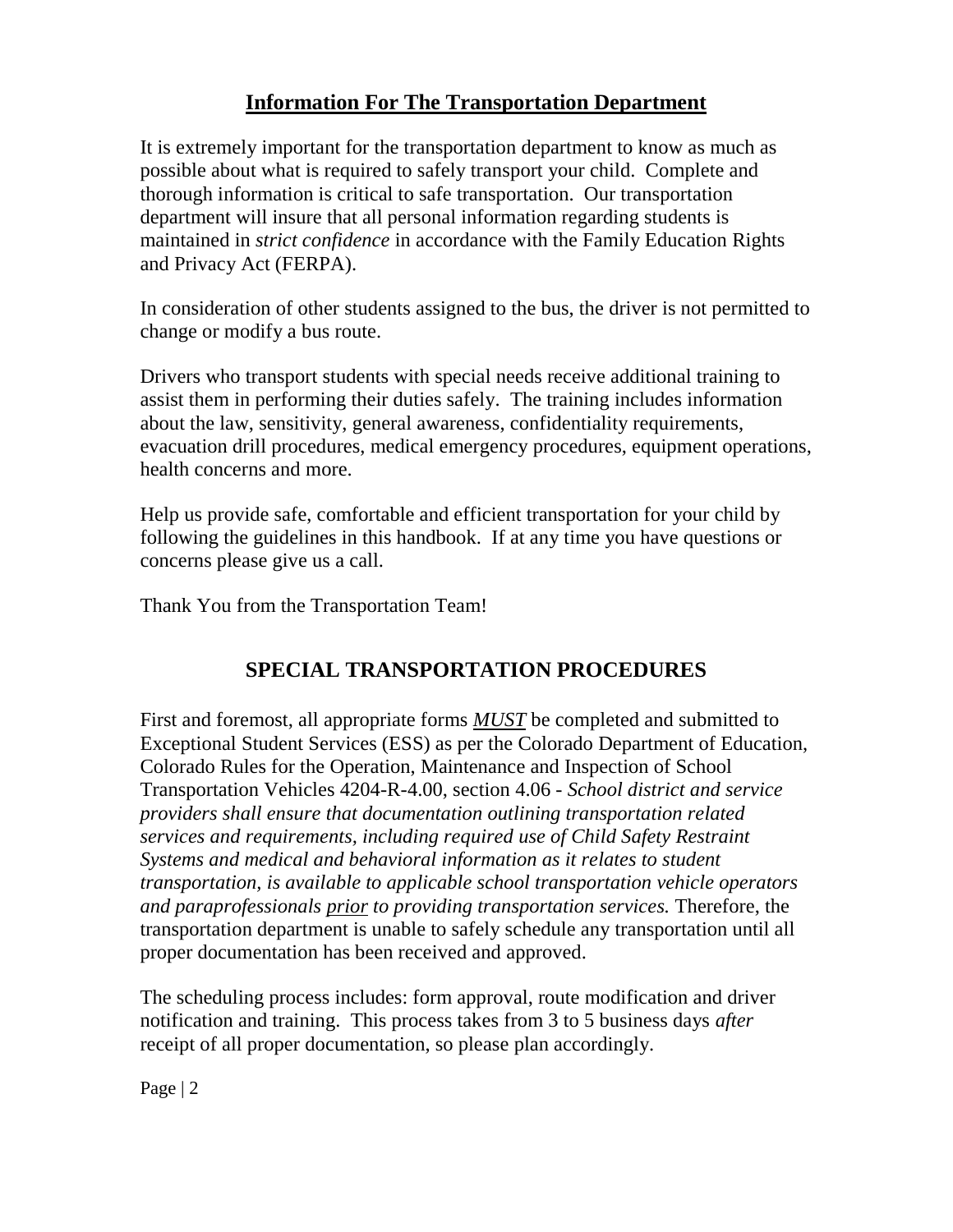For emergency purposes Parents/Guardians must notify the school of *any informational changes* such as: new phone number, residence/address change, new medications, etc. The school will notify the transportation department of changes via email for the bus's emergency records. Please allow 3 to 5 business days for any address changes to go into effect. Note: bus stop locations will vary based on the topographical area of the new residence.

In the interest of each student, transportation will attempt to assign all stops so that students requiring special transportation are transported with their peers in order to provide the best possible, least restrictive environment.

Curbside service shall be provided for students once the students' needs have been reviewed and determined by the IEP Team, ESS Department and/or the Transportation Department and warrant an accommodation. All other services shall be placed at the closest neighborhood bus stop as determined by transportation.

Students become the responsibility of the school system from the time that they board the bus until they are delivered to their designated stop.

Students will only be permitted to ride their assigned school bus to and/or from their school except in an emergency situation, in which case the transportation dispatcher needs to be notified as soon as possible.

Transportation is provided in the state of Colorado for the benefit of the student and not for the benefit of the parent/guardian.

# **Pick-Up Information**

Students will only be picked up at their assigned stop. Transportation will notify the parent/guardian of the specific pick-up and drop-off times. Planned route times may vary by 5 minutes due to weather, traffic or unforeseen circumstances. The transportation dispatcher will attempt to contact parents of students with special needs for delays of more than 15 minutes. Time changes may also occur throughout the year, as students are added or deleted to bus routes. Parents and schools will be notified of route changes at least 3 days prior to a route or time being changed.

Students must be ready to board the bus at least **5 minutes** prior to their scheduled pick up time. Drivers are not permitted to use the school bus horn to notify the parent/guardian of their arrival. Students should be visible and ready to board the bus once the bus door is opened. If no one is visible at the stop, at the scheduled leave time, the driver will proceed to the next stop and *will not be able to return if*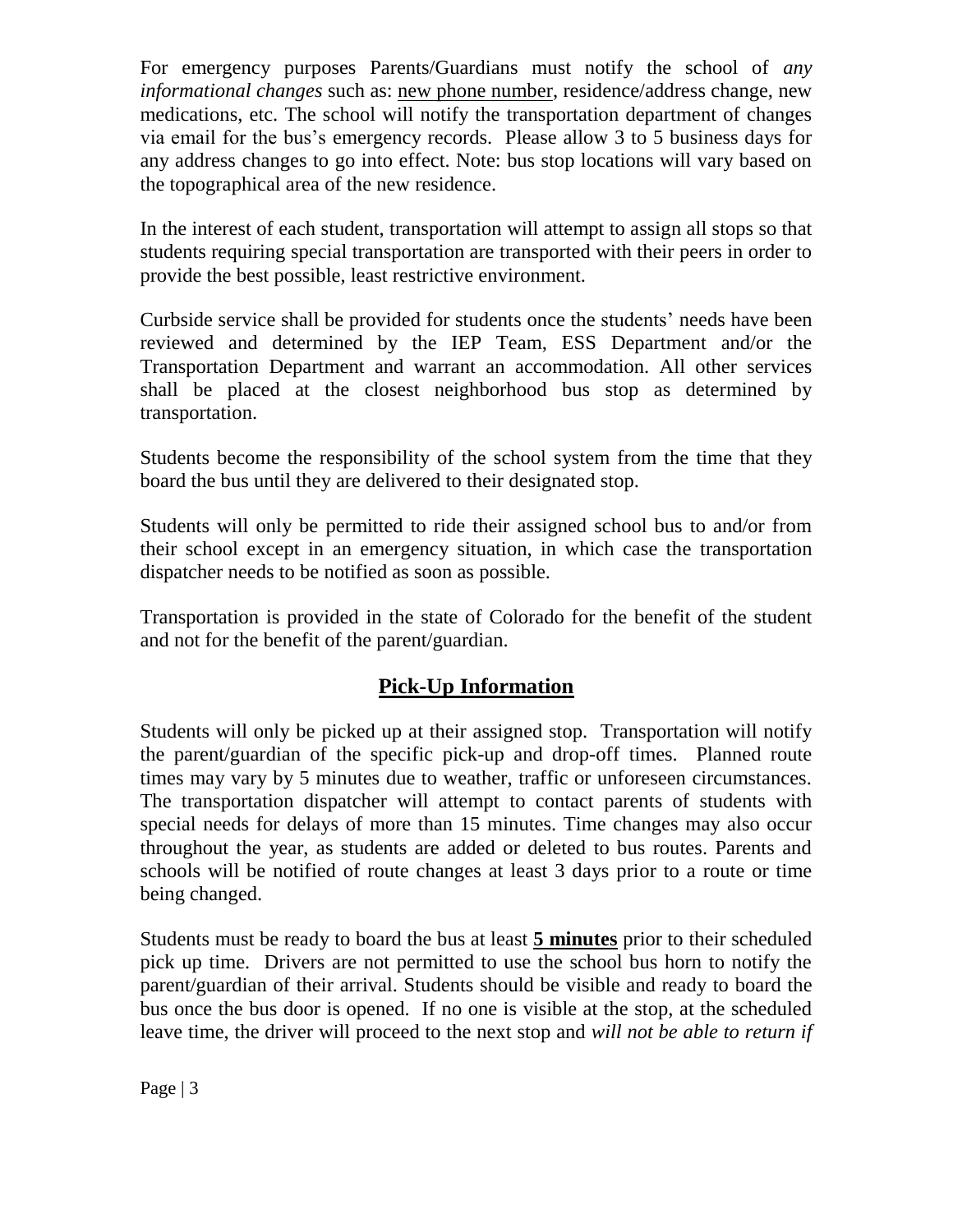*your student misses the bus.* Please make sure your student if ready to immediately board the bus at the bus's arrival time.

The parent/guardian of a student that will not be attending school for the day should contact the transportation dispatcher at **(970) 328-2570,** as early as possible, no later than 1 hour prior to route pick up time, so that the driver and aides are properly notified. Parents that fail notifying transportation dispatcher for more than 5 days risk losing transportation privileges.

When it is necessary, the parent/guardian is responsible to escort the student to the bus in a timely manner and assist the student with any possessions until the student is safely seated and the possessions secured.

If the driver feels it is unsafe to transport a student due to behavior, they will not permit that student to ride the bus for the safety of the student, other students and the driver. Dispatch will be notified that the student is being left with an appropriate person before the driver will leave.

The transportation of medical equipment, such as oxygen tank, suction machine, etc., shall be done only after a written safety protocol has been completed at the IEP meeting which includes a transportation representative. Should an IEP meeting take place without a transportation representative present, a separate meeting will be necessary to determine appropriate transportation requirements.

# **Drop-Off Information**

Students may be dropped off to an adult, other than their parent or guardian**,**  provided that their name is on the accommodation form, they are **18 years of age or older** and present a photo ID.

Note: Students may be dropped without supervision provided that the information is on the authorized accommodation form indicating parent or guardian's permission.

In the event that a parent or authorized person cannot meet the bus they must contact school and arrange to pick up their student at school. In the event of an emergency and a parent or authorized person cannot meet the bus and their student is already in transit the parent shall contact the transportation dispatcher at **(970) 328-2570** to make other arrangements *as soon as possible!* Should the parent or other authorized person not meet the bus, the procedures below will be followed:

Page | 4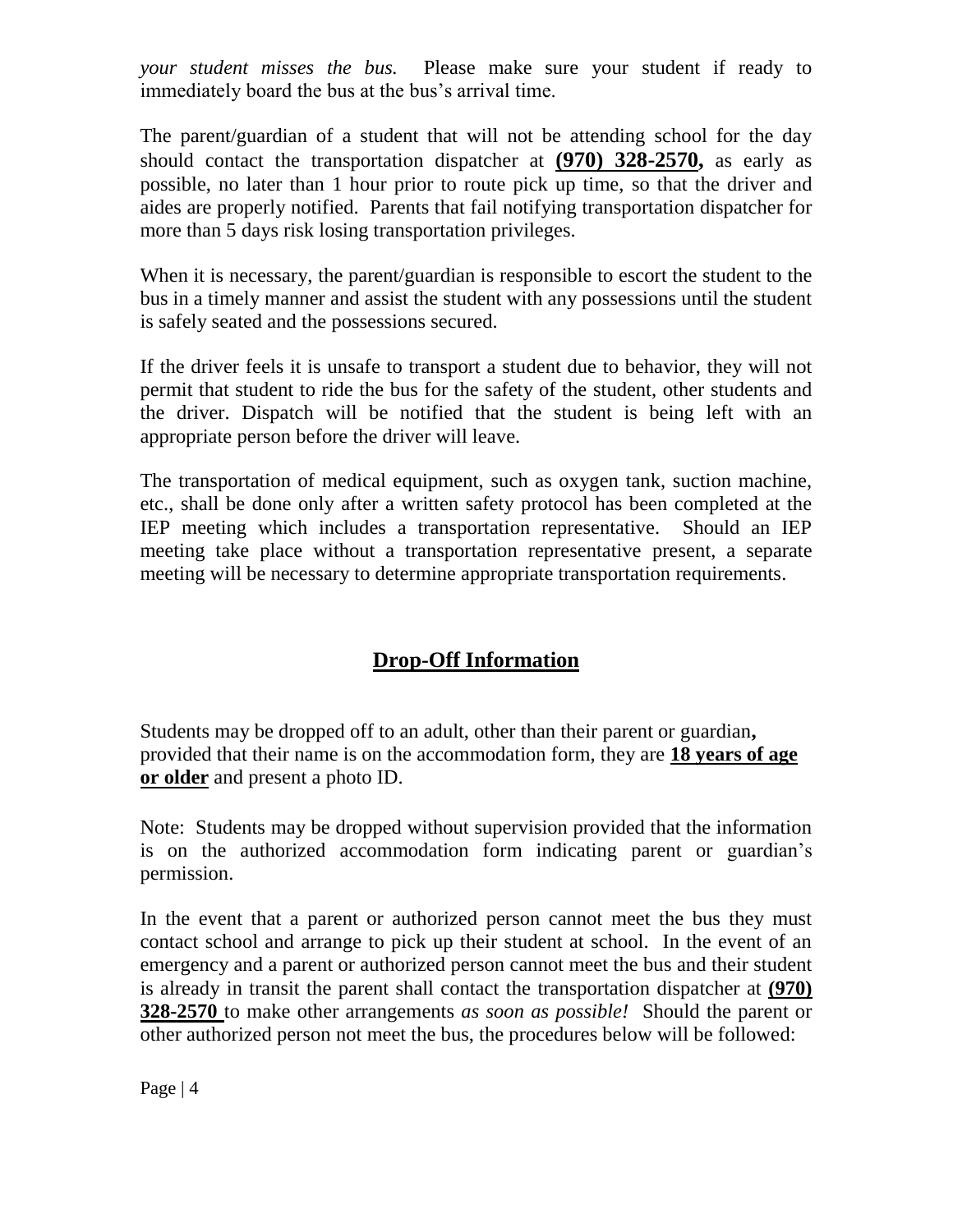- ❖ The driver will contact the dispatcher and let them know that no one was at the stop to receive the student.
- ❖ The driver will continue on the route.
- ❖ After completing the remainder of the route the driver will return the student to school for parent pick-up.
- ❖ The dispatcher shall attempt to contact the parent, the school office, the school principal and finally the Health and Human Services Department in order to deliver the student.
- ❖ In the event that the parent misses the students pick up more than 3 times, the transportation department will contact the ESS department to determine if transportation should continue for the student.

#### **Students Assigned to Regular Ed Route Bus**

Students with special needs may be assigned to a regular route bus based on the following:

- ❖ Be eligible for transportation
- ❖ Student can go to/from the regular designated bus stop independent of supervision
- ❖ Can board the bus independently, follow bus rules and requires minimal supervision

# **NON-AMBULATORY STUDENTS**

Students who are non-ambulatory must board the school bus via a wheelchair lift seated in a wheelchair. Drivers are **NOT PERMITTED** to lift or carry a student. Students who use a walker or require minimal assistance may be assisted on/off the school bus via the stairwell or by using a wheelchair and lift. Transportation personnel will conduct an assessment to ensure the safety of the student and driver for the specific level of assistance required. Students may only be transported in an approved, secured wheelchair or school bus seat.

All equipment provided by the Parent/Guardian must be in safe and good working order in order to be transported on a school bus. A transportation official will need to inspect the equipment prior to placing it in service. Wheelchairs must be equipped with a lap belt which secures the student properly. Tires must be fully inflated and brakes must hold the wheels securely. Trays must be removable and properly stored on the bus. All students using a wheelchair must be assisted when loading/unloading by a Parent or Guardian at the assigned home site or by a school staff member at the school site as drivers are unable to leave their bus when other students are on board. Parents or staff that wish to be trained on the operation of the bus's' lift equipment should contact the

Page  $| 5$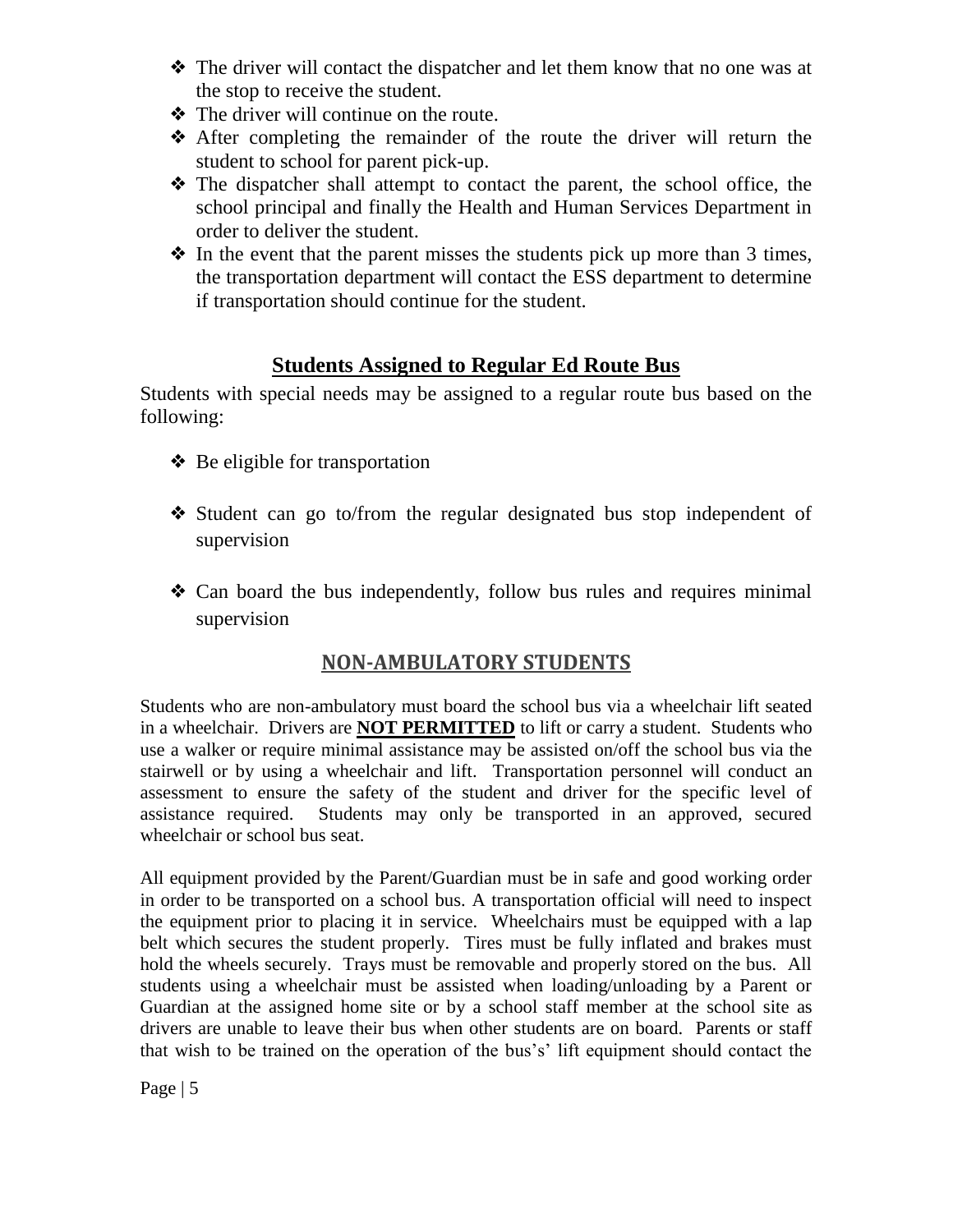transportation training department at (970) 401-9470 to schedule a time for training. Please note that waiting for training may delay the transportation start date.

#### **Parents/Guardians and School Officials assisting wheelchair students must:**

- ❖ **Open the lift door and secure it with the door cable to prevent door from swinging.**
- ❖ **Always load the student on the wheelchair lift facing away from the bus.**
- ❖ **Secure all wheelchair brakes on all wheels prior to using the lift.**
- ❖ **Electric power must be turned off before the wheelchair is placed on the lift. Power shall remain off until the wheelchair is offloaded from the bus.**
- ❖ **Stand to the side of the lift (not on the lift) and hold onto the arm of the wheelchair while the lift is in operation.**
- ❖ **Replace the lift switch properly, then close and secure the lift door once the wheelchair is off of the lift.**

# AMBULATORY STUDENTS

Students that have been identified as needing a safety vest securement for transport will be required to wear the vest at all times unless or until it is determined that the student is able to ride in a safe manner as witnessed and agreed up by both the IEP team and the transportation department. Transportation officials may make a determination at any time that a student will require a safety vest for safe transportation. If a determination is made that a safety vest securement is required, transportation will notify the school as well as the parents of the safety requirement. Special needs students in a **Pre-school** program will be required to wear a safety vest or seat all times.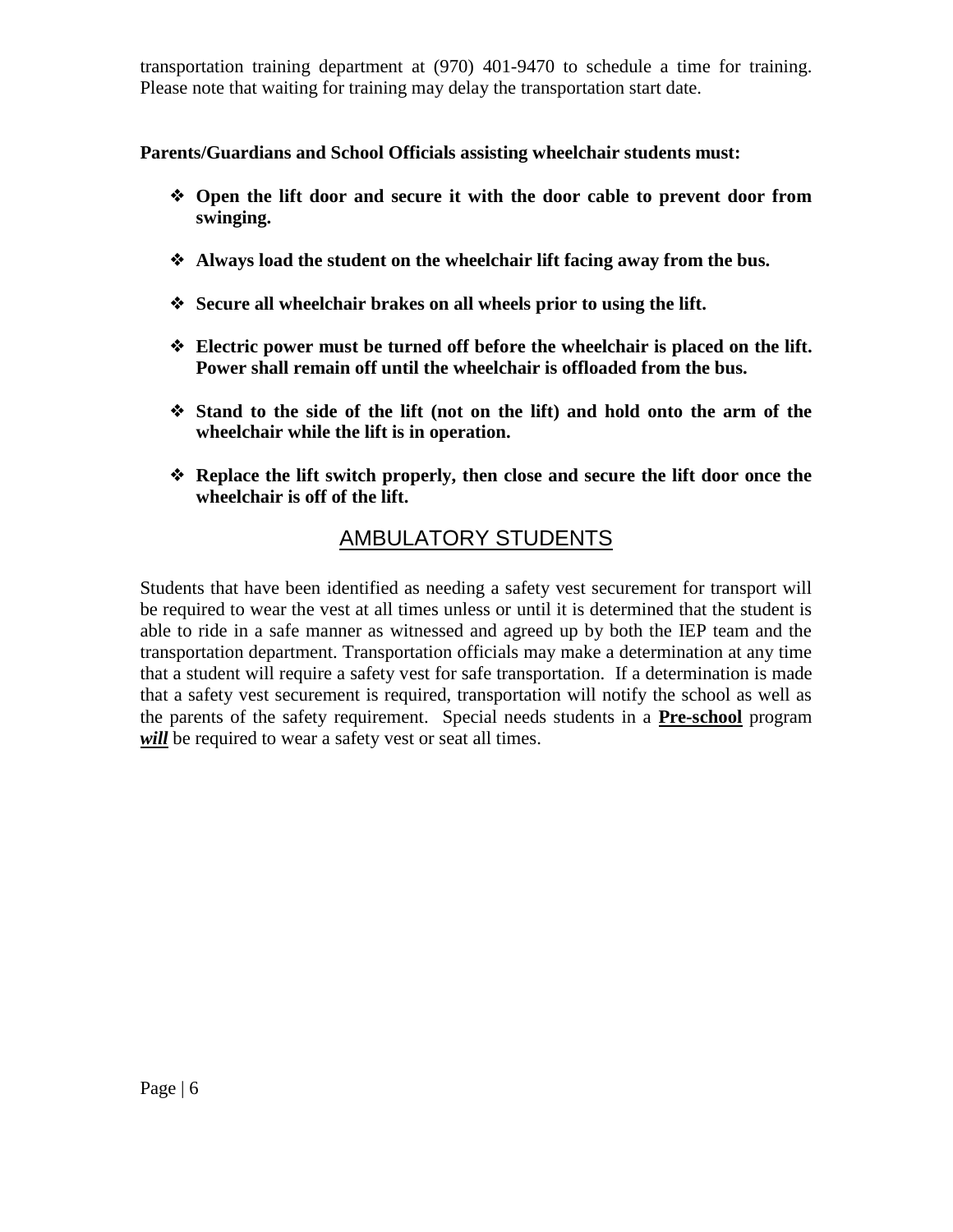Intentionally Left Blank